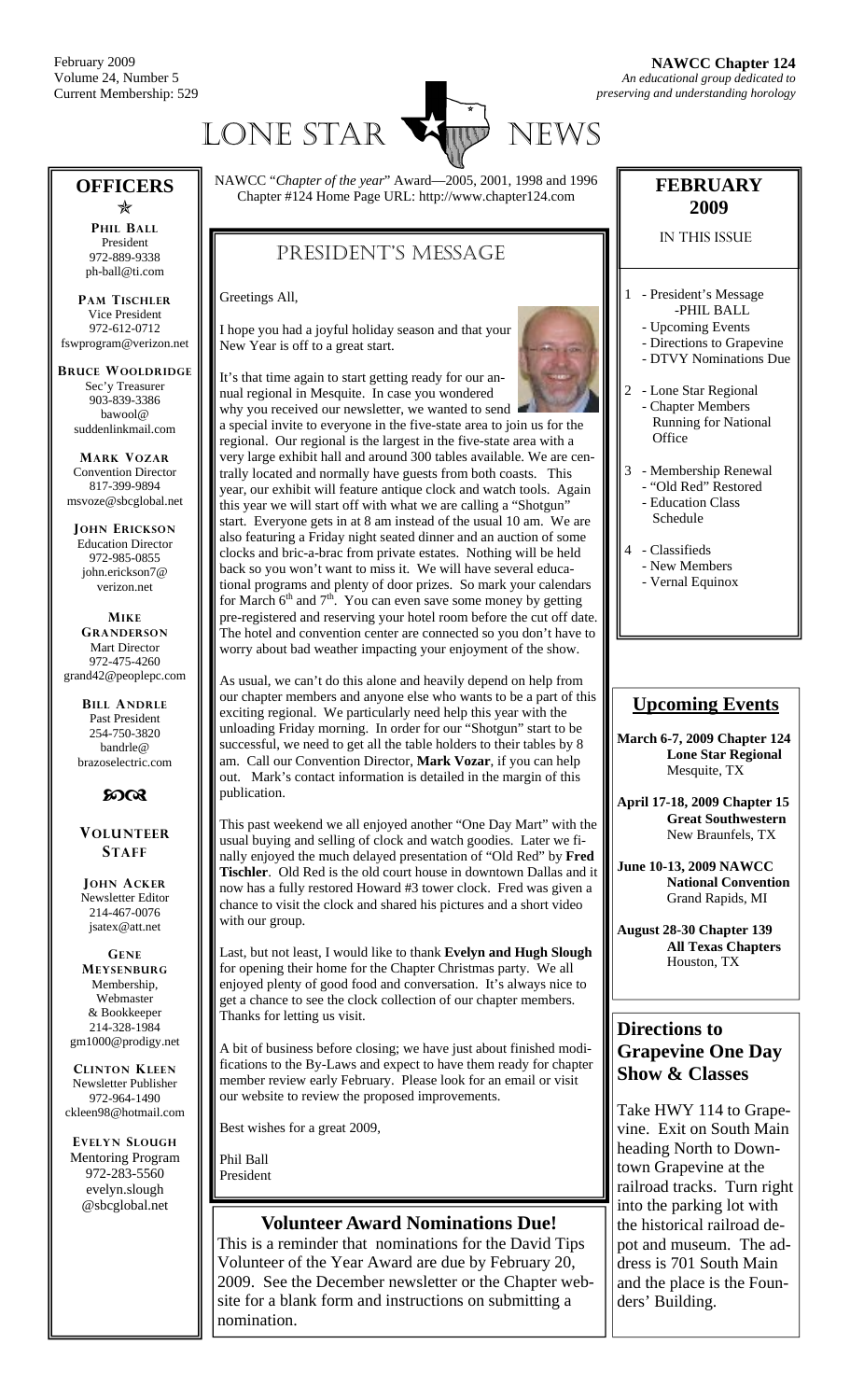## **2009 LONE STAR REGIONAL**



**Friday March 6th and Saturday March 7th Mesquite Convention Center 1700 Rodeo Drive, Mesquite, Texas** 

#### **Hosted by Lone Star Chapter # 124**

#### **Co-Hosted by:**

**Southwestern Chapter # 15 Five State Collectors Chapter # 80 San Jacinto Chapter # 139** 

#### **Regional Highlights:**

**Biggest Mart in TEXAS**, guest speaker **Mike Dempsey** presenting **"Repivoting Watch Wheels with Homemade Drills", "Making Special Clock Tools" and "Reproducing Clock & Watch Hands on a Lathe"**, 30,000 Square Foot Mart Area, Full 8' x 2 ½' Mart Tables, 24 Hour **Professional Security**, Free RV Parking, NO hookups. Lots of **Silent Auctions and "it's for free" table**. **Friday Night Banquet**, **Cash Bar** and **Clock Auction**.

**Mesquite Hotel/Motels: Thursday setup by prior approval only! Mention NAWCC for Special Rates!** \* **Hampton Inn (on site)**- - 1 800-HAMPTON \$88 single or double \$108 suite sing/dubl, **CALL BEFORE FEB 12!** (mention NAWCC for rate) **\*** Holiday Inn Express - - - - 1(972) 288-9900 (no special rate) 0.2 miles away  $*$  Super 8 Motel - - - - - - - 1(972) 289-5481 (no special rate) 0.4 miles away \* Spanish Trails Inn - - - - - 1(972) 226-9800 (no special rate) 0.8 miles away \* La Quinta - - - - - - - - - - 1(972) 216-7460 (no special rate) 2.0 miles away

## **Regional Agenda**

#### **Friday March 6, 2009**

 7:00…Unloading ,Setup and Registration **Table holder badge pickup at unloading door** 8:00…Mart and Exhibits Open 5:00…Mart and Exhibits Close 5:00…Cash Bar Opens 6:00…Banquet – **(Pre-registration Only)** 7:30…Auction Starts **Saturday March 7, 2009** 8:00…Registration 8:00…Mart and Exhibit Opens 3:00…Mart and Exhibit Closes 3:30…**SECURITY ENDS NOTE: Only Unloading Allowed on Thursday, March 5, 2-5 pm.** 

**For more information and a link to Hampton reservations, check out our website at www.chapter124.com** 

#### **\* \* \* PRE-REGISTER NOW AND SAVE! \* \* \***

Registration \$30 at the door

**For more information call Gene Meysenburg at 214-328-1984 or email at gm1000@prodigy.net Tables Reserved by Groups must be received in one envelope. All Pre-Registration received by February 21st, 2008 will be confirmed by mail and Refunds will be granted up to March 5th! Tables must be set-up and displayed in the Mart. Only Horological items may be Bought/Sold in Mart. No Pets allowed in Mart except for guide dogs with visually impaired persons. Only Members of NAWCC, their spouse and their children under 18 will be admitted to the Mart. NAWCC Members and Officers are not responsible for any loss, damage, injury or tort during this Regional.** 

#### **NAWCC Regional Convention Rules will govern. (PLEASE BLOCK PRINT ALL ENTRIES. FOR ADDITIONAL SPACE USE SEPARATE SHEET)**

| $NAME$ PHONE $\qquad \qquad \text{NAWCC No.}$ PHONE $\qquad \qquad \text{PE$                                |                                             |                 |              |              |
|-------------------------------------------------------------------------------------------------------------|---------------------------------------------|-----------------|--------------|--------------|
| ADDRESS CITY ST ZIP                                                                                         |                                             |                 |              |              |
| FIRST OR NICKNAME FOR BADGES ( ) (<br>(Include Member, Significant Other and Children)                      |                                             |                 |              | Email:       |
|                                                                                                             |                                             | <b>OUANTITY</b> | PRICE        | <b>TOTAL</b> |
| Mart Admission for NAWCC Members or Spouse for Pre-Registration - - - - - - ______                          |                                             |                 | @ \$25.00 ea |              |
| Mart Admission for Members Children under age 18 admitted free - - - - - - - ________                       |                                             |                 | $-$ FREE $-$ | 00.00        |
|                                                                                                             |                                             |                 |              |              |
|                                                                                                             |                                             |                 | @ \$25.00 ea |              |
|                                                                                                             | Check No:                                   |                 | $Total =$    |              |
|                                                                                                             | <b>Payment in US Currency or Check Only</b> |                 |              |              |
| Make Checks Payable to "LONE STAR CHAPTER 124": Mail to Gene Meysenburg; 11028 Creekmere, Dallas, TX 75218. |                                             |                 |              |              |

#### **Two Chapter 124 Members Running for NAWCC Director Remember to Vote**

#### **Mike Dempsey, FNAWCC**

Mike, Chair of the Education Committee, pledges to continue expanding educational opportunities for all NAWCC members, to utilize the internet in more ways to enable greater involvement by NAWCC members, and to make education a key to keeping and expanding membership. He also wants to establish and

manage strategies and policies to better utilize the assets of the NAWCC through fiscal responsibility, as well as retain the concept of having fun with the clock and watch collector.

#### **Phil Gregory, \*FNAWCC**

After serving as Vice-Chair and Chair of the NAWCC these past four years, Phil would like to continue on the Board to develop written policies for preparing budgets and monitoring financial performance. He also sees many opportunities to make the board more efficient, and feels that these need to be defined.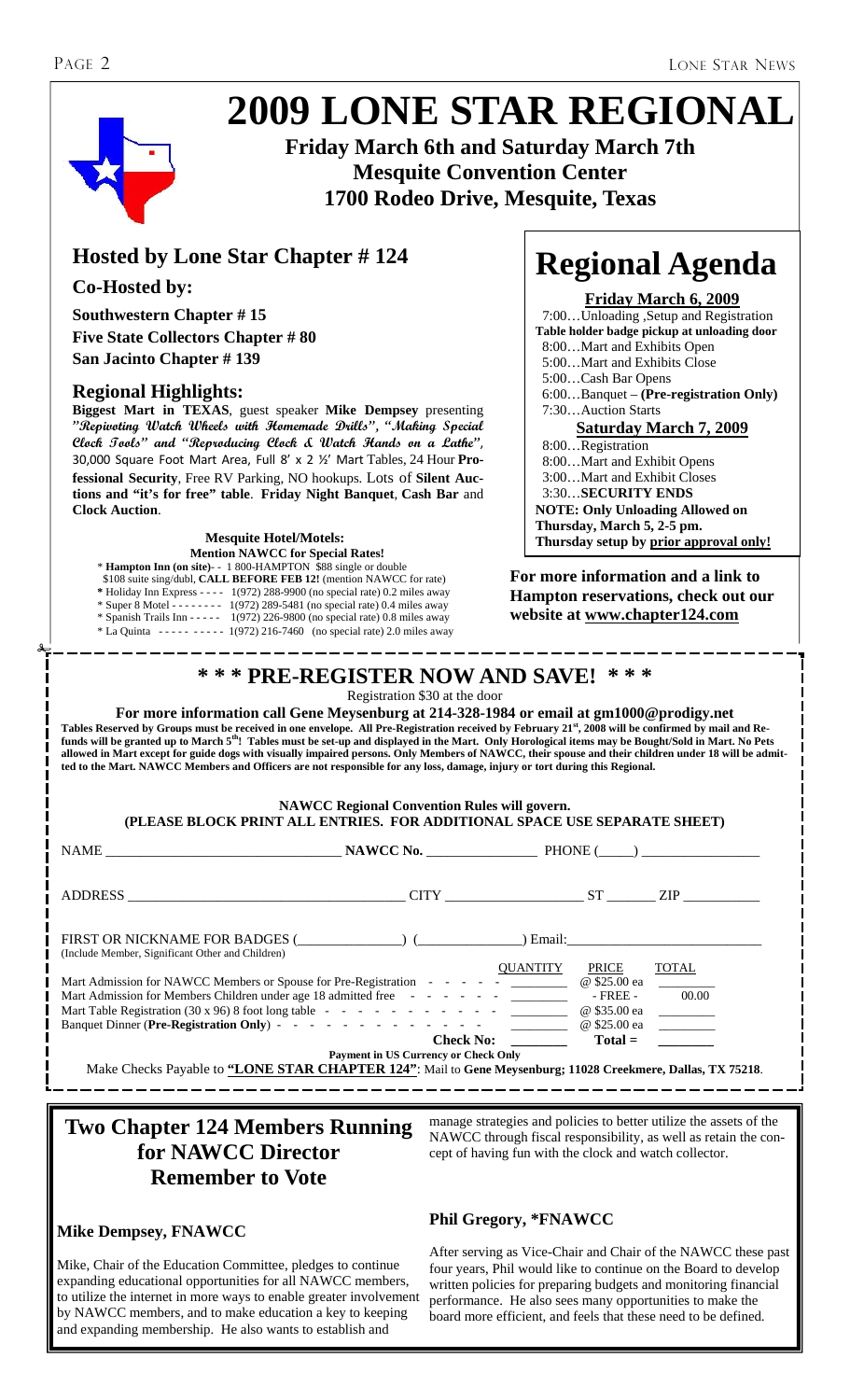| <b>APPLICATION/RENEWAL FOR LONE STAR CHAPTER 124, NAWCC</b><br>An educational group dedicated to preserving and understanding horology.<br>Complete and send with applicable check made payable to: Lone Star Chapter #124<br>To Gene Meysenburg gm1000@prodigy.net, 11028 Creekmere, Dallas, TX 75218                  |                                                                                |                                                                      |  |
|-------------------------------------------------------------------------------------------------------------------------------------------------------------------------------------------------------------------------------------------------------------------------------------------------------------------------|--------------------------------------------------------------------------------|----------------------------------------------------------------------|--|
| Please PRINT:<br>Mr. Mrs. Ms. Clease check appropriate blank.)                                                                                                                                                                                                                                                          | Check appropriate box:<br>$\Box$ New #124 Member<br>$\Box$ Renew my membership | Dues are \$10 per year.<br>Yrs @ $$10 =$<br>Join/renew for 1-5 years |  |
| $NAWCC$ # $\frac{1}{2}$ $\frac{1}{2}$ $\frac{1}{2}$ $\frac{1}{2}$ $\frac{1}{2}$ $\frac{1}{2}$ $\frac{1}{2}$ $\frac{1}{2}$ $\frac{1}{2}$ $\frac{1}{2}$ $\frac{1}{2}$ $\frac{1}{2}$ $\frac{1}{2}$ $\frac{1}{2}$ $\frac{1}{2}$ $\frac{1}{2}$ $\frac{1}{2}$ $\frac{1}{2}$ $\frac{1}{2}$ $\frac{1}{2}$ $\frac{1}{2}$ $\frac$ |                                                                                |                                                                      |  |
|                                                                                                                                                                                                                                                                                                                         |                                                                                |                                                                      |  |
|                                                                                                                                                                                                                                                                                                                         |                                                                                |                                                                      |  |
|                                                                                                                                                                                                                                                                                                                         |                                                                                |                                                                      |  |
| I'm most interested in                                                                                                                                                                                                                                                                                                  |                                                                                |                                                                      |  |

To join Chapter #124, you must be an NAWCC member, or have applied for NAWCC membership. Have you applied for National membership, but haven't gotten a membership number? Check here \_\_\_\_\_. (Date of your application/check t membership, but haven't gotten a membership number? Check here \_\_\_\_



#### **Old Red Restored**

**Fred Tischler** gave a very interesting slide lecture at the January Chapter Meeting about the restoration of Dallas County's "Old Red" Courthouse. Built in 1893 of Pecos Red sandstone, the tower was removed in 1919 due to its excessive weight. The building was restored and the tower replaced in 2007, along with a Howard No. 3 tower clock restored by NAWCC members **Chuck Roeser**  and **Rory DeMesy**. It features a 275 pendulum, a double, three-leg, gravity escapement and a 4,800 lb. bronze bell.



#### **Upcoming Education Classes**

Location for Classes: Founders' Building, 701 South Main, Grapevine, TX Check Chapter 124 Website @ www.chapter124.com for any changes or updates. (\*Note: Time of classes is normally 9 am to 5 pm)

| <b>CLASS</b>                                                       | <b>DATE</b>                        | <b>COST</b>       | <b>INSTRUCTOR</b>                                                                |
|--------------------------------------------------------------------|------------------------------------|-------------------|----------------------------------------------------------------------------------|
| <b>Spring Barrel Clock Repair 200</b>                              | February 7-8, 14, 2009             | \$90              | Phil Ball &<br>Mark Vozar<br>817-399-9894                                        |
| <b>Open Workbench</b><br>Includes Skills Workshop<br>in repivoting | February 21, 2009                  | FREE!             | Mark Vozar                                                                       |
| <b>Dial and Reverse Glass Painting</b>                             | March 14-15, 2009                  | \$20<br>materials | Phil Gregory $\&$<br>Karen Summerville<br>Phil Gregory-Registrar<br>972-717-4021 |
|                                                                    | At Karen Summerville's<br>studio   |                   |                                                                                  |
| <b>Open Workbench</b><br>Skills Workshop-TBD                       | May 16, 2009                       | FREE!             | Mark Vozar                                                                       |
| <b>French Clock Repair</b>                                         | July 11-12, 2009                   | \$60              | Fred Tischler<br>John Erickson-Registrar<br>972-985-0855                         |
| <b>Weight Driven Clock Repair 300</b>                              | July 25-26, August 1-2, 2009 \$120 |                   | Phil Ball &<br>Mark Vozar<br>Phil Ball-Registrar<br>972-889-9338                 |